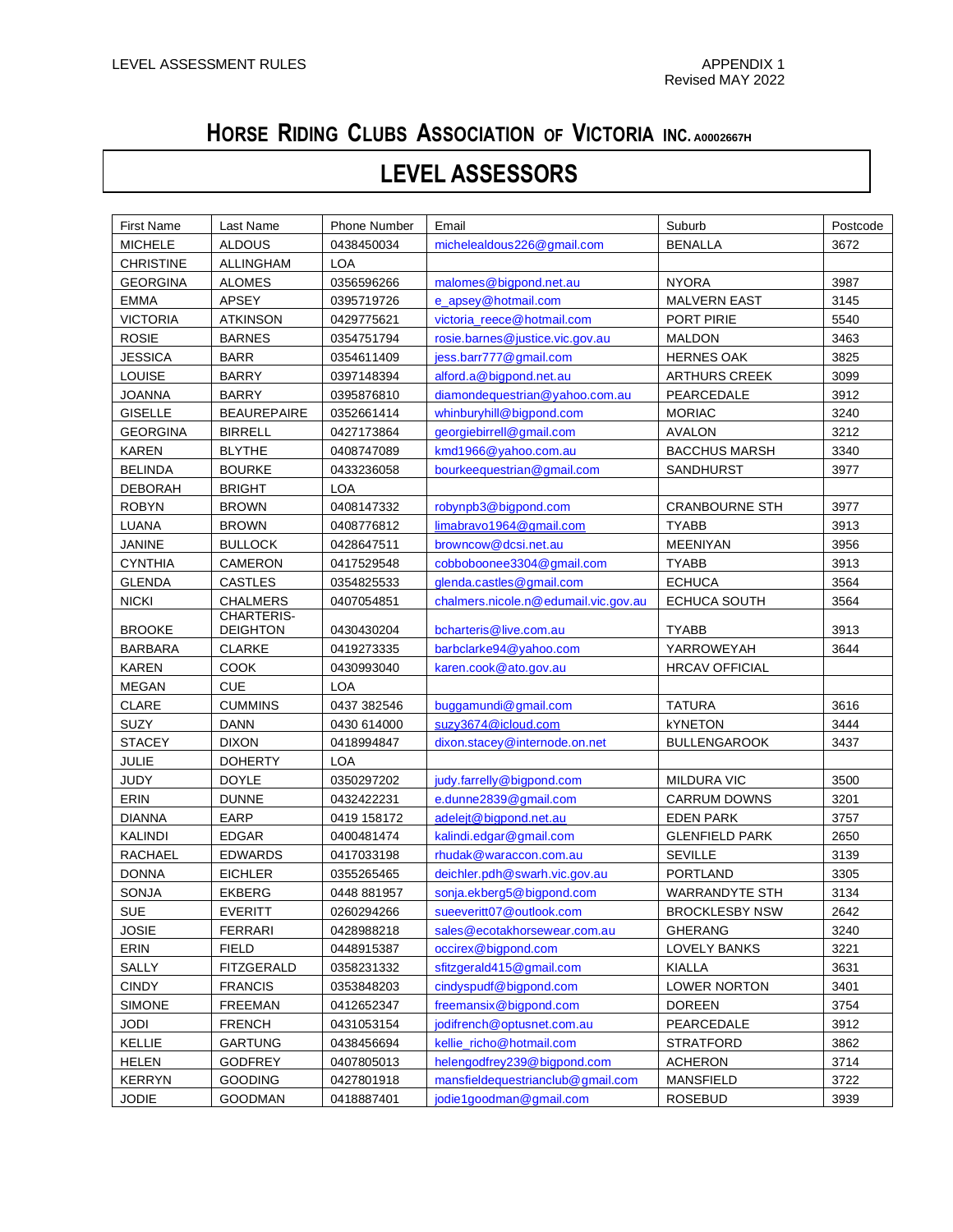| LAUREN           | <b>GRETGRIX</b>                      | 0354352143  | lauren.gretgrix@gmail.com                        | <b>MARONG</b>         | 3515         |
|------------------|--------------------------------------|-------------|--------------------------------------------------|-----------------------|--------------|
| LORRAINE         | <b>HALL</b>                          | 0419 303524 | Lorraine.hall@rmit.edu.au                        | WALLAN                | 3756         |
| <b>PAM</b>       | <b>HALL</b>                          | 0418579041  | pam.hall@monash.edu                              | LONGWARRY             | 3816         |
| <b>KRIS</b>      | <b>HANCOCK</b>                       | 0448922276  | kblacksell@gmail.com                             | <b>VICTOR HARBOUR</b> | 5211         |
| <b>ELINOR</b>    | <b>HANNAY</b>                        | 0359793780  | npalexander@hotkey.net.au                        | <b>TUERONG</b>        | 3915         |
| <b>VERONICA</b>  | <b>HARRIS</b>                        | 0413333865  | vron@netspace.net.au                             | <b>SEVILLE EAST</b>   | 3139         |
| <b>MICHELLE</b>  | <b>HARRIS</b>                        | 0419 812550 | michellekav1@hotmail.com                         | <b>BALRANALD</b>      | 2715         |
| <b>BRODIE</b>    | <b>HARRISON</b>                      | 0415558590  | howdybrodie@hotmail.com                          | NTH WARRANDYTE        | 3113         |
| <b>SHERRIE</b>   | <b>HARRISON</b>                      | 0395637569  | sherrie.harrison@clarkequipment.com              | <b>BENTLEIGH EAST</b> | 3165         |
| <b>MOIRA</b>     | HATELEY                              | 0427596224  | moira.hateley@gmail.com                          | <b>STAWELL</b>        | 3380         |
| <b>PATSY</b>     | <b>HAYNES</b>                        | 0418503545  | patsy.haynes@bigpond.com                         | WANGARATTA            | 3676         |
| KIMBERLY         | <b>HOWARD</b>                        | 0418504982  | kimberly_howard@yahoo.com                        | LOCKWOOD SOUTH        | 3551         |
| LAUREN           | <b>HUGHES</b>                        | 0438518433  | laurenj.mclean@gmail.com                         | <b>JOEL SOUTH</b>     | 3384         |
| <b>FRANCES</b>   | <b>HUGHES</b>                        | 0351661693  | frances.hughes64@yahoo.com                       | <b>HAZELWOOD NTH</b>  | 3840         |
| <b>CATHERINE</b> | <b>IREDALE</b>                       | 0418541098  | iredale.catherine@gmail.com                      | LANGWARRIN            | 3910         |
| RAELENE          | <b>IRVINE</b>                        | 0359672580  | raeleneirvine@hotmail.com                        | YARRA JUNCTION        | 3797         |
| ANNEMARIE        | <b>IRWIN</b>                         | 0352352575  | mrs.annemarie.irwin@gmail.com                    | <b>BUNGADOR</b>       | 3260         |
| CASSANDRA        | <b>JACKSON</b>                       | 0400518824  | cass.91@hotmail.com                              | <b>HEALESVILLE</b>    | 3777         |
| <b>KERRY</b>     | <b>JACKSON</b>                       | 0429 658983 | Kjacks50@aussiebb.com.au                         | <b>KOROIT</b>         | 3282         |
| <b>MELINDA</b>   | <b>JOHNSON</b>                       | <b>LOA</b>  |                                                  |                       |              |
| <b>JODIE</b>     | <b>JURICIC</b>                       | 0404108559  | jodiejuricic@live.com.au                         | LITTLE RIVER          | 3211         |
| <b>ALISHA</b>    | <b>KALMS</b>                         | 0428246782  | aliblenheim@hotmail.com                          | <b>MILDURA</b>        | 3500         |
| <b>JOAN</b>      | KEIL                                 | 0447456035  | joankeil6@gmail.com                              | <b>STRATFORD</b>      | 3862         |
| ANNE-MARIE       | <b>KING</b>                          | 0437754375  | peppercornequest@bigpond.com                     | <b>GISBORNE STH</b>   | 3437         |
| <b>CAROLINE</b>  | <b>KING</b>                          | 0408 461088 | carolineking101@gmail.com                        | <b>DRYSDALE</b>       | 3222         |
| <b>ALISON</b>    | <b>KIRKMAN</b>                       | 0487518832  | southernflindersdc@hotmail.com.au                | <b>CALTOWIE</b>       | 5490         |
| <b>REGINA</b>    | <b>KNOBEL</b>                        | 0421842563  | regii.knobel@gmail.com                           | <b>SOUTH BANK</b>     | 3006         |
| <b>JOANNE</b>    | LANE                                 | 0409943856  | lanebuilding@bigpond.com                         | <b>HORSHAM</b>        | 3402         |
| <b>ROBIN</b>     | LANG                                 | 0419364690  | info@lindawarra.com.au                           | <b>RIPPLEBROOK</b>    | 3818         |
| LINDA            | <b>LEWIS</b>                         | 0467059456  | lindaanne1980@hotmail.com                        | <b>CAMBRIAN HILL</b>  | 3352         |
| <b>TANYA</b>     | <b>LIMBRICK</b>                      | 0357842212  | tanya.limbrick@gmail.com                         | <b>BROADFORD</b>      | 3658         |
| <b>MARY</b>      | <b>LONGDEN</b>                       | 0417545833  | marylongden9@gmail.com                           | <b>JINDIVICK</b>      | 3818         |
| <b>TARA</b>      | MACDONALD                            | 0438 462511 | tara.kearney@hotmail.com                         | <b>WANDONG</b>        | 3758         |
| <b>SHAREE</b>    | <b>MACFARLANE</b>                    | 0488160036  | samacfarlane@hotmail.com                         | <b>SWAN HILL</b>      | 3585         |
| <b>ALISON</b>    | <b>MACLAREN</b>                      | 0423765890  | alisonmac11@gmail.com                            | YAPPEEN               | 3451         |
| <b>LUCINDA</b>   | <b>MACK</b>                          | 0353485537  | cinmack@hotmail.com                              | <b>BOX HILL</b>       | 3128         |
| <b>JENNIFER</b>  | MAINLAND                             | 0427 424222 | jenmainland@gmail.com                            | ALBERT PARK           | 3206         |
| <b>FRANCINE</b>  | <b>MANNING</b>                       | 0359954663  | fma09581@bigpond.net.au                          | CRANBOURNE            | 3977         |
| <b>KATE</b>      | <b>MARTIN</b>                        | 0428596901  | sdkmartin@bigpond.com                            | CASHMORE(PORTLAND)    | 3305         |
| <b>VIRGINIA</b>  | <b>MARTIN</b>                        | 0355606288  | neilvir@westvic.com.au                           | <b>TARRONE</b>        | 3283         |
| <b>CATHERINE</b> | MARTINDALE                           | 0419885827  | hazelwoodlodge@dcsi.net.au                       | HAZELWOOD             | 3842         |
| GAYLE            | MAYBERRY                             | <b>LOA</b>  |                                                  |                       |              |
| DANIELLE         | MAYNE                                | 0419666338  | danimayne@bigpond.com                            | <b>GLADSTONE PARK</b> | 3043         |
| <b>RHONDA</b>    | <b>MCCALLUM</b>                      | 57623712    | rmccallum@iinet.net.au                           | <b>BENALLA</b>        | 3672         |
| <b>REBECCA</b>   |                                      |             |                                                  | <b>BAIRNSDALE</b>     |              |
|                  | <b>MCCONACHY</b><br><b>MCDONOUGH</b> | 0410475186  | bandnmcc@westnet.com.au                          | <b>FRANKSTON STH</b>  | 3875<br>3199 |
| <b>BENITA</b>    | <b>MCMASTER</b>                      | 0419399000  | benita@mcdonough.name<br>kjmcmaster1@hotmail.com | WALBUNDRIE            | 2642         |
| <b>KATRINA</b>   |                                      | 0412826440  |                                                  |                       |              |
| KATHERINE        | <b>MCWADE</b>                        | 0354239261  | silveramulet@mail.com                            | DRUMMOND              | 3461         |
| JANELLE          | <b>MILLER</b>                        | 0432 080448 | sirjoe1.jm@gmail.com                             | <b>ROSS CREEK</b>     | 3351         |
| <b>JUSTINE</b>   | MIZZI                                | 0425750978  | juztils@gmail.com                                | YELLINGBO             | 3139         |
| SALLY            | MIZZI                                | 0397162157  | sallymizzi480@gmail.com                          | <b>WHITTLESEA</b>     | 3757         |
| <b>KIRSTY</b>    | <b>MOODY</b>                         | 0419296555  | kjmoody@bigpond.com                              | <b>ROMSEY</b>         | 3434         |
| <b>KELLY</b>     | <b>MORROW</b>                        | 0410543541  | morrow.kelly.m@edumail.vic.gov.au                | SUNDAY CREEK          | 3658         |